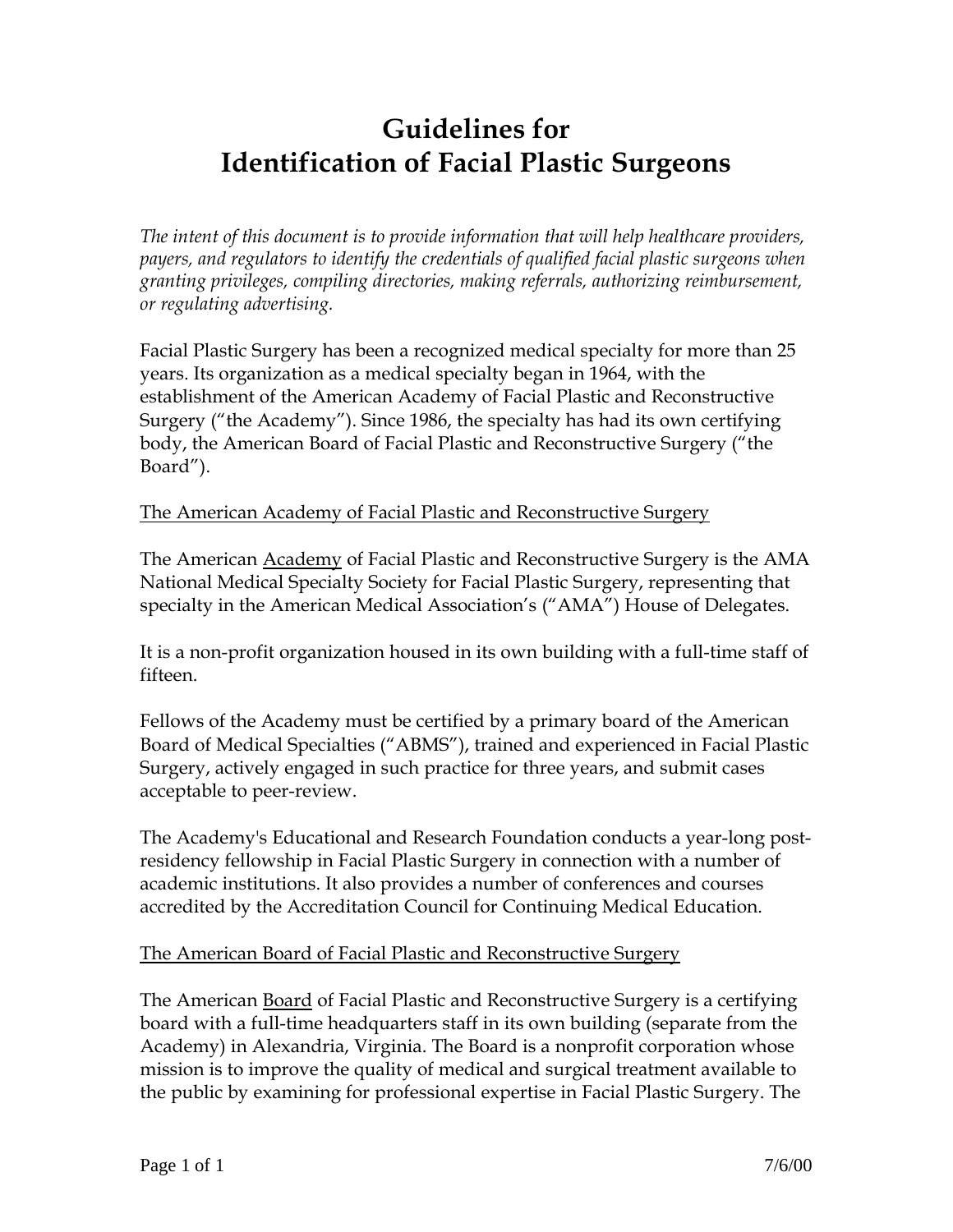Board examines surgeons completing Academy Foundation fellowships as well as candidates for certification.

More than a dozen national and state medical societies have endorsed and sponsored the American Board of Facial Plastic and Reconstructive Surgery, including two AMA national medical specialty societies.

To achieve certification by the Board, a physician must have:

- completed a postgraduate residency program that includes training in Facial Plastic Surgery and is approved by the Accreditation Council for Graduate Medical Education ("ACGME"), or, in the case of Canadian physicians, the Royal College of Physicians and Surgeons of Canada ("RCPSC");
- achieved prior certification by one or both of the ABMS boards examining for competence in Facial Plastic Surgery: the American Board of Otolaryngology ("ABOto") or the American Board of Plastic Surgery ("ABPS"), or, for Canadian physicians, the RCPSC.
- practiced Facial Plastic Surgery successfully for two years;
- submitted a minimum of 100 detailed case reports acceptable to peer-review (50 from each of two consecutive years within the past five years);
- successfully completed a two-day written and oral examination, which is psychometrically validated; and
- pledged adherence to the Board's standards of ethics.

## Recognition by Medical Schools

The specialty of Facial Plastic Surgery consists of surgeons who focus on plastic surgery of the face, head, and neck. Facial Plastic Surgery is a small component of plastic surgery residency programs, which train surgeons in plastic surgery, generally, from head to toe. Facial Plastic Surgery is a major component of ACGME-accredited otolaryngology/head-and-neck residency programs. Since 1975, otolaryngology programs have been required to devote 25 percent of their training to Facial Plastic Surgery to maintain accreditation. According to a 1998 survey of 118 U.S. and Canadian otolaryngology training programs,<sup>1</sup> 51 percent of otolaryngology programs reported having a division specifically designated for Facial Plastic Surgery training; another 18 percent planned to add one. With or without a separate division, 91.5 percent of otolaryngology programs reported one or more facial plastic surgeons on the faculty.

Facial plastic surgeons thus may have earned their primary certification from the ABPS, but more often they are certified by the ABOto. Many have earned additional certification from the American Board of Facial Plastic and

 $\frac{1}{1}$ Simons, R.L. Perspective: Committed to Excellence. *Archives of Facial Plastic Surgery*. Vol. 1, No. 1. 1998.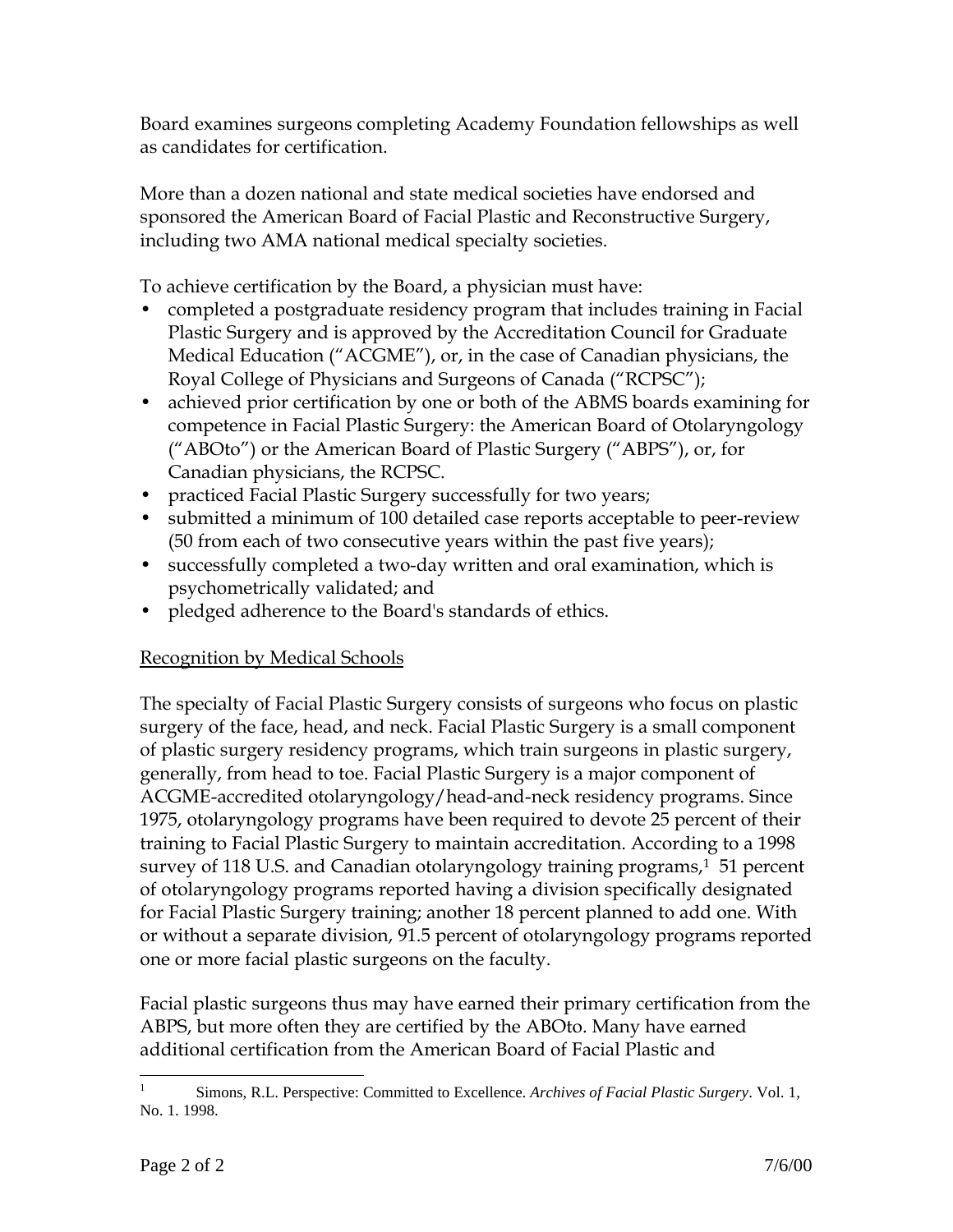Reconstructive Surgery. In 1997, the ABMS approved an ABOto request to add "facial plastic surgery" to its primary certificate and an ABPS request to add "cosmetic surgery of the face, head, neck, trunk and extremities."

The ABMS booklet, "Which Medical Specialist for You," states explicitly that "head and neck oncology and facial plastic and reconstructive surgery are fundamental areas of expertise" of the board-certified otolaryngologist.

## Recognition by Organized Medicine

The AMA, as noted above, recognizes the Academy as the representative of the specialty in its House of Delegates. The AMA also has established "facial plastic surgery" as a subspecialty designation surgeons may choose within the field of otolaryngology for purposes of AMA record-keeping. In 1998, the AMA approved publication of the *Archives of Facial Plastic Surgery* to its prestigious series of scientific journals.

Even general plastic surgeons, who generally have attempted to thwart competition from facial plastic surgeons, recognize in their journals the specialty of Facial Plastic Surgery. In the June 1991 edition of *Plastic Surgery News*, published by the (now) American Society of Plastic Surgeons, the general plastic surgeons refer, for instance, to the successful treatment of a complex facial fracture by "an otolaryngologist who specializes in facial plastic surgery."<sup>2</sup>

ASPRS has absolutely no argument with the fact that board-certified otolaryngologists who are trained in facial cosmetic surgery are fully qualified to perform facial cosmetic surgery.

He observed that the otolaryngologists/head-and-neck surgeons receive "officially sanctioned cosmetic surgery training" in the region of the face:

Within the current 23 recognized boards, this would include officially sanctioned cosmetic surgery training within two of those boards, [the] American Board of

 $\overline{2}$ American Society of Plastic and Reconstructive Surgeons, Plastic Surgery News, June 1991, p. 1: "Surgeons Active in Sports Injuries."

In testimony of April 4, 1989, before the United States Congress, the Presidentelect of the then-namedAmerican Society of Plastic and Reconstructive Surgeons, the general plastic surgeons' national society, admitted that otolaryngologists/head-andneck surgeons are "fully qualified" to perform facial plastic surgery: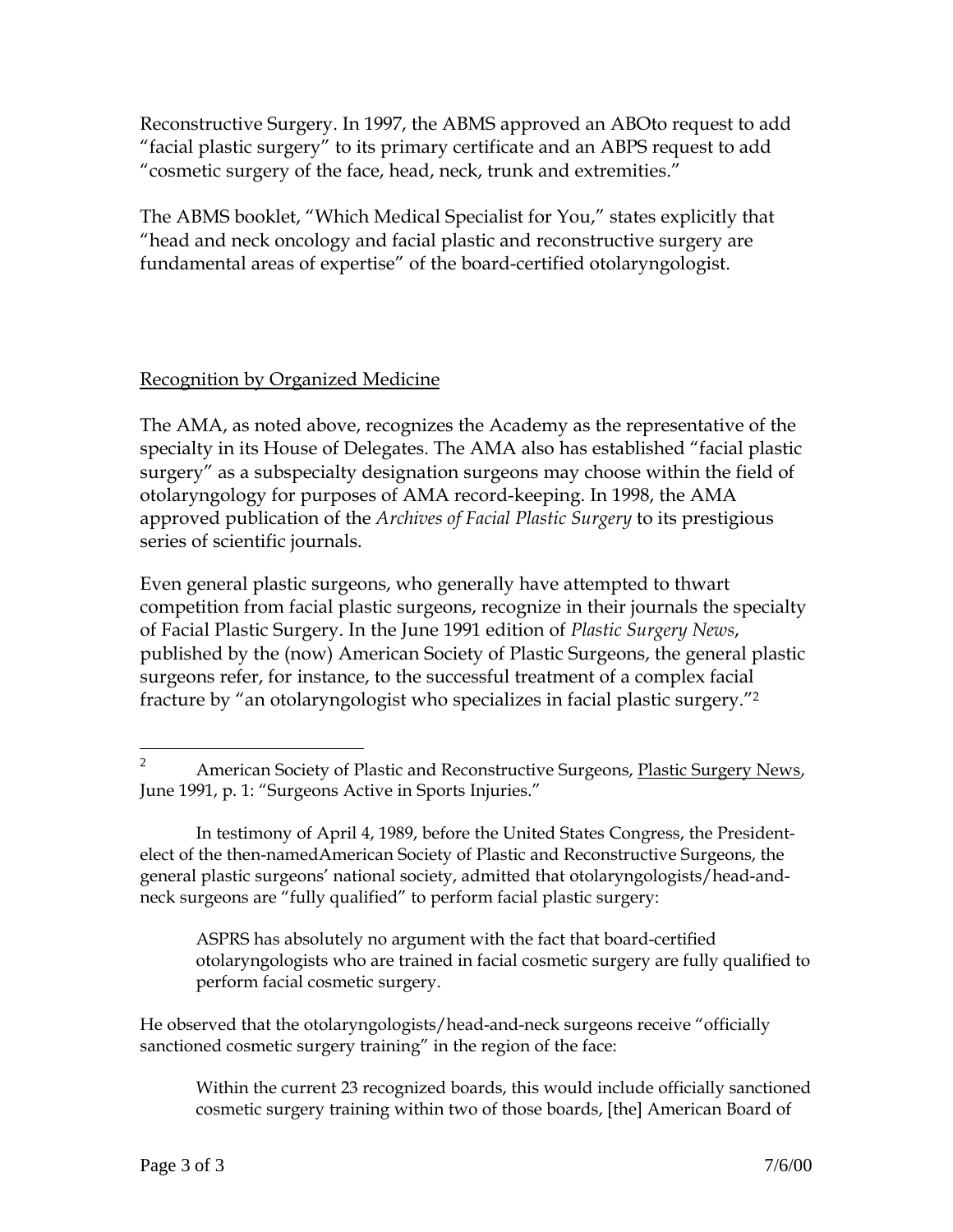#### Recognition by Medical Regulators

The Federal Trade Commission ("FTC") has recognized the importance of allowing an otolaryngologist/head-and-neck surgeon to list specialization in Facial Plastic Surgery. In August 1987, the FTC successfully brought action against a medical society that had attempted to limit disclosures by an otolaryngologist/head-and-neck surgeon of his subspecialization in facial plastic and reconstructive surgery. (See *American Medical News*, March 4, 1988, pp. 3,41.). (The United States Supreme Court has held it illegal for state regulators to limit the list of specialties a professional may use in describing a professional practice. In re RMJ, 455 U.S. 191 [1982].).

Moreover, regulators have recognized the right of ABFPRS diplomates to disclose their credential.

The Medical Boards of California, Florida, Oklahoma and Colorado have adopted regulations attempting to describe legitimate certifying boards. All have recognized the American Board of Facial Plastic and Reconstructive Surgery as legitimate, and all permit disclosure of certification by that board in physician advertising. These actions continue the right of ABFPRS diplomates to disclose certification in all 50 states, U.S. territories, and Canadian provinces.

#### There Are Several Legitimate Non-ABMS Boards

Several legitimate non-ABMS certifying boards exist. They typically require as a prerequisite ABMS certification in a primary specialty and further examination in the subspecialty. As noted above, the American Board of Facial Plastic and Reconstructive Surgery has achieved recognition by every state that has attempted to determine which certifying boards are legitimate. Two other boards have also achieved recognition.

The Chairman of the Federal Trade Commission observed in Congressional testimony on May 31, 1989, that such "non-ABMS boards" can provide "legitimate board certification," stating:

Plastic Surgery, and the American Board of Otolaryngology representing cosmetic surgery of the face.

Testimony before the Subcommittee on Regulation, Business Opportunities and Energy of the House Small Business Committee, April 4, 1989.

 $\overline{a}$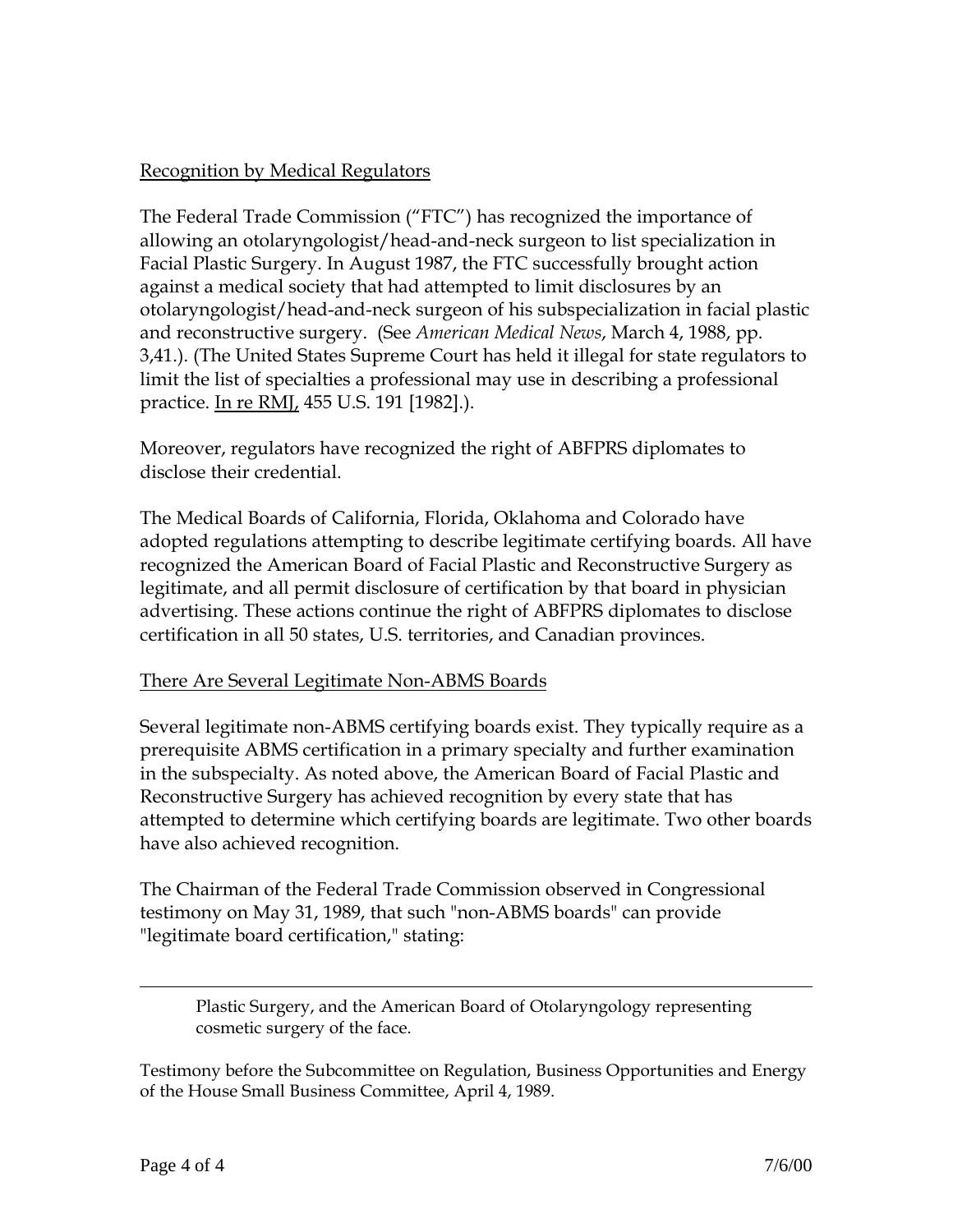[L]egitimate board certification from either ABMS or non-ABMS boards can be an important indicator of advanced training and skill.

Over the course of the last decade, the AMA staff has developed a draft of "Guidelines for Truthful Advertising of Physician Services." Because limitations on physician advertising can raise serious legal issues, the staff of the Federal Trade Commission participated in the process. Those Guidelines recognize that there are legitimate non-ABMS boards and attempt to describe which may be disclosed in advertising. The Guideline states:

Non-affiliation with ABMS does not indicate that an organization has inadequate review criteria or procedures.

The principal author of the AMA Draft Guidelines, AMA's Associate General Counsel, identified the American Board of Facial Plastic and Reconstructive Surgery as "having the same building blocks of quality assurance" as ABMS boards in a letter of April 10, 1991, to the staff of the Federal Trade Commission. He described such legitimate boards as follows:

Boards which use the same building blocks of quality assurance as ABMS, but which are not included within the ABMS umbrella. Most of these boards cover a subspecialty of an existing ABMS board or are duplicative of existing boards. A few are for new specialties, and some may have an application pending for ABMS recognition. Examples include . . . the American Board of Facial Plastic and Reconstructive Surgery.

Certifying boards may choose to exist outside the ABMS or may be excluded from the ABMS by turf-protection rules that allow an incumbent board to stake out an area and claim to be the only board for that field.

There is general agreement in the AMA Draft Guidelines and in the laws of the various states that have considered the issue that a legitimate board, whether or not affiliated with ABMS, must do three things:

- 1. Require a residency accredited by ACGME (or some equivalent organization) that includes training in the area of medicine for which certification is offered,
- 2. Require peer review of clinical practice experience, and
- 3. Require completion of a rigorous examination of knowledge in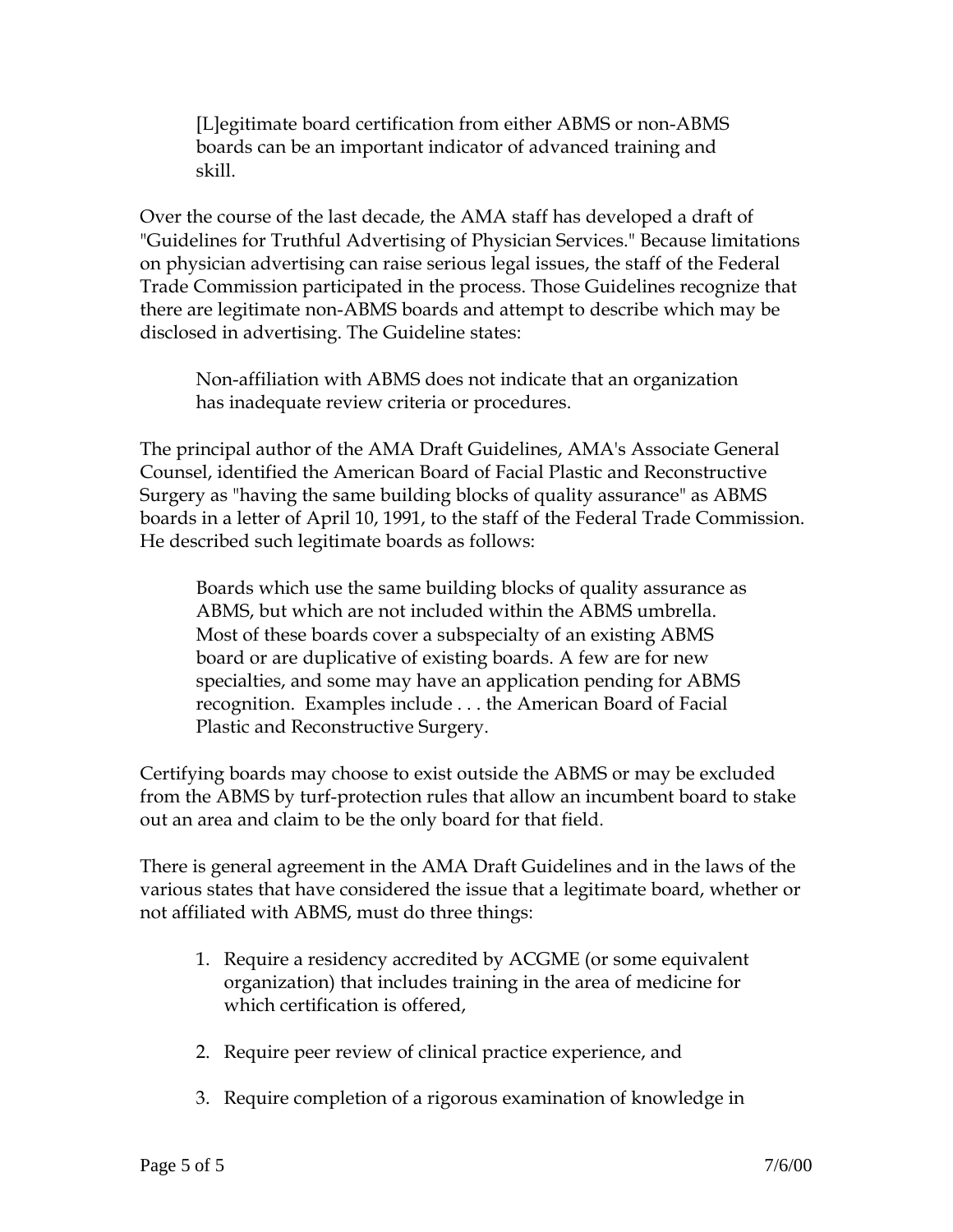the area of medicine for which certification is offered.

The American Board of Facial Plastic and Reconstructive Surgery meets those criteria.

#### Legal Issues

The First Amendment to the U.S. Constitution prohibits a state licensing entity from banning a licensed professional's advertisement of certification by a legitimate certifying board.

The U.S. Supreme Court decided that issue in the case of Peel v. Attorney Registration and Disciplinary Commission of Illinois, 496 U.S. 91, 110 S.Ct. 2281, 110 L.Ed. 83 (1990). There, the disciplinary authority adopted a regulation limiting use of the word "certified" in professional advertising. The authority invoked that rule to discipline an attorney for disclosing his board certification by an unapproved certifying board, even though that certifying board had made "inquiry into petitioner's fitness" and was not one that "issued certificates indiscriminately for a price." Accordingly, the U.S. Supreme Court held the licensing agency had violated the First Amendment right of the attorney to disclose the information to prospective clients.

A long line of cases comes to the same result: Ibanez v. Florida Dep't of Business and Professional Regulation. Board of Accountancy, 512 U.S. 136, 114 S.Ct. 2084, 129 L.Ed.2d 118 (1994) (licensing authority's regulation violated First Amendment in its prohibition of disclosure of certification by unapproved certifying board in financial planning); In re RMJ. 455 U.S. 191, 102 S.Ct. 929, 71 L.Ed. 2d 64 (1982) (rule limiting advertising to an approved list of specialties is unconstitutional); Parker v. Commonwealth of Kentucky Board of Dentistry, 818 F.2d 504 (6th Cir. 1987) (blanket ban on dentist's use of descriptive terminology to explain specialty practice area unless the dentist is licensed as a specialist in that area violates the First Amendment); In re Johnson, 341 N.W.2d 282 (Minn. 1983) (blanket prohibition on disclosure of certifying board held unconstitutional).

#### Position of the American Board of Facial Plastic and Reconstructive Surgery

In view of this acceptance of Facial Plastic Surgery by medical schools, organized medicine, and medical regulators, the Board supports recognition of the ABFPRS credential in privileging decisions, provider directories, referral systems, physician advertisements, and reimbursement authorizations.

Such recognition of the specialty reflects the public's interest in finding out useful information about physicians in terms they can understand. A study by